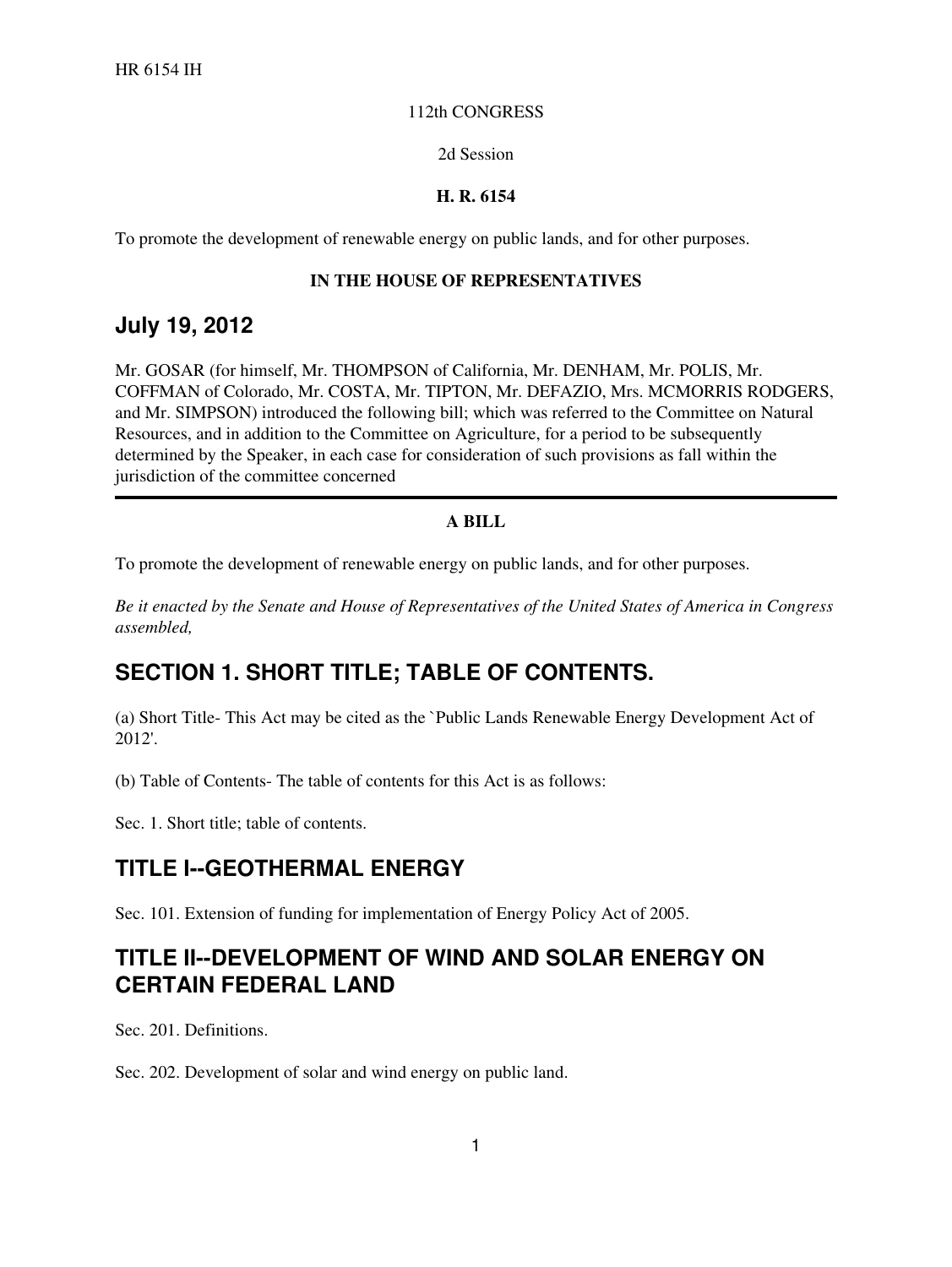Sec. 203. Royalties.

Sec. 204. Disposition of royalty revenue.

Sec. 205. Study and report on mitigation banking.

## **TITLE I--GEOTHERMAL ENERGY**

# **SEC. 101. EXTENSION OF FUNDING FOR IMPLEMENTATION OF ENERGY POLICY ACT OF 2005.**

(a) In General- Section 234(a) of the Energy Policy Act of 2005 (42 U.S.C. 15873(a)) is amended by striking `in the first 5 fiscal years beginning after the date of enactment of this Act' and inserting `through fiscal year 2020'.

(b) Authorization- Section 234(b) of the Energy Policy Act of 2005 (42 U.S.C. 15873(b)) is amended--

(1) by striking `Amounts' and inserting `Effective for fiscal year 2012 and each fiscal year thereafter, amounts'; and

(2) by striking `without further appropriation' and inserting `in such amounts as are provided in advance in appropriations Acts'.

## **TITLE II--DEVELOPMENT OF WIND AND SOLAR ENERGY ON CERTAIN FEDERAL LAND**

# **SEC. 201. DEFINITIONS.**

In this title:

(1) COVERED LAND- The term `covered land' means land that is--

(A)(i) public land administered by the Secretary of the Interior; or

(ii) National Forest System land administered by the Secretary of Agriculture; and

(B) not excluded from the development of solar or wind energy under--

(i) a final land use plan established under the Federal Land Policy and Management Act of 1976 (43 U.S.C. 1701 et seq.);

(ii) a final land and resource management plan established under the National Forest Management Act of 1976 (16 U.S.C. 1600 et seq.); or

(iii) Federal law.

(2) FUND- The term `Fund' means the Renewable Energy Resource Conservation Fund established under section 204(b).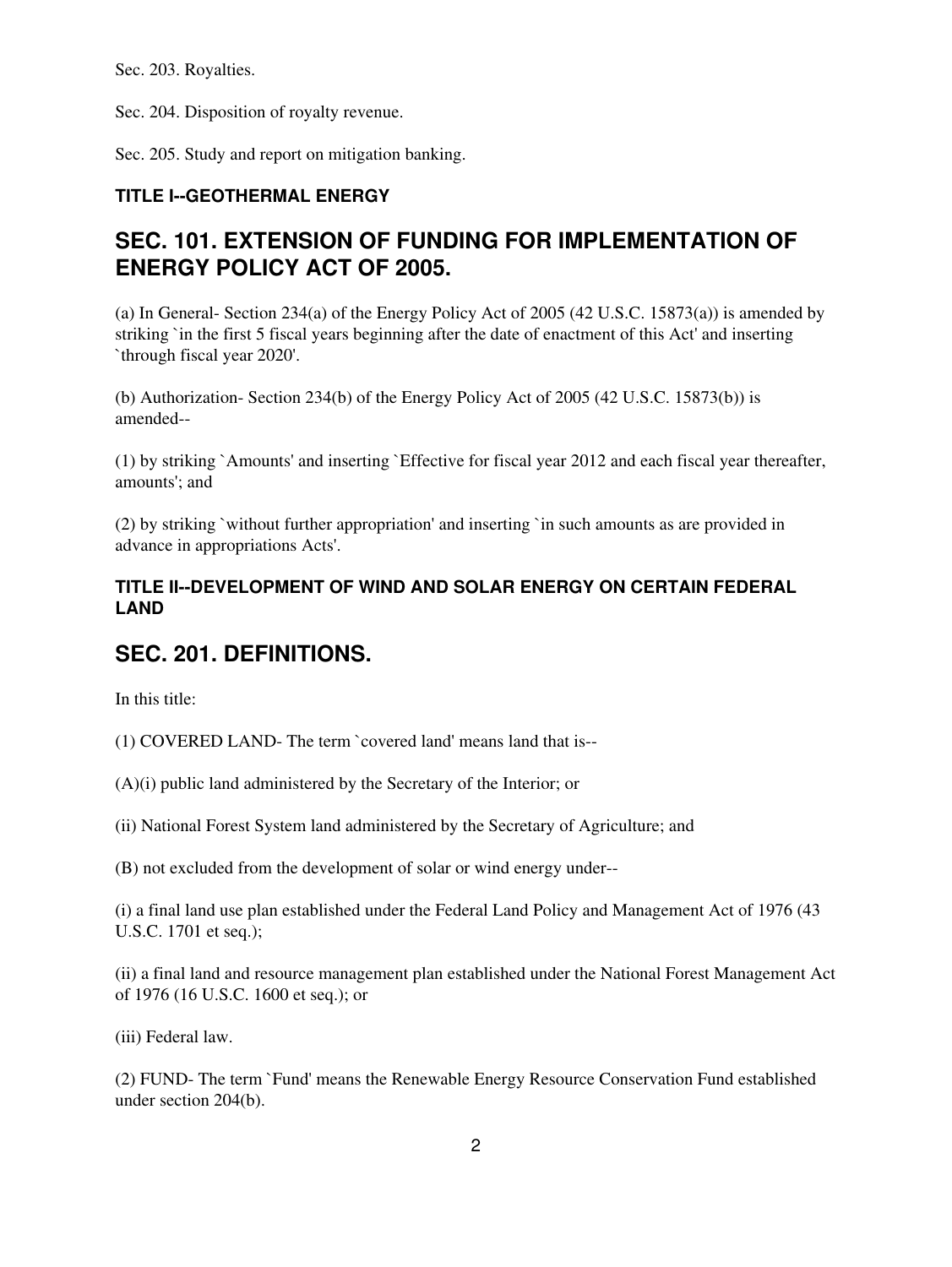(3) PUBLIC LAND- The term `public land' has the meaning given the term `public lands' in section 103 of the Federal Land Policy and Management Act of 1976 (43 U.S.C. 1702).

(4) SECRETARY CONCERNED- The term `Secretary concerned' means--

(A) the Secretary of the Interior, with respect to land described in clause (i) of paragraph (1)(A); and

(B) the Secretary of Agriculture, with respect to land described in clause (ii) of such paragraph.

# **SEC. 202. DEVELOPMENT OF SOLAR AND WIND ENERGY ON PUBLIC LAND.**

(a) Pilot Program on Selected Public Land-

(1) ESTABLISHMENT- Not later than 180 days after the date of the enactment of this Act, the Secretary of the Interior shall establish a wind and solar leasing pilot program under which the Secretary conducts lease sales of certain sites located on covered land administered by the Secretary for purposes of carrying out wind and solar energy projects.

(2) SELECTION OF SITES ON COVERED LAND-

(A) IN GENERAL- Not later than 90 days after the date the pilot program is established under paragraph (1), the Secretary shall select from covered land administered by the Secretary--

(i) 2 sites for the development of a solar energy project; and

(ii) 2 sites for the development of a wind energy project.

(B) SITE SELECTION- In selecting sites under subparagraph (A), the Secretary shall--

(i) give a preference to sites that the Secretary determines--

(I) are likely to attract a high level of wind and solar energy industry interest;

(II) have a comparatively low value for resources other than wind and solar energy; and

(III) would serve as models for the expansion of the pilot program to other locations if the program is expanded under subsection (c);

(ii) take into consideration the value of the multiple resources of the covered land on which such sites are located; and

(iii) not select any site for which a right-of-way for site testing or construction has been issued under title V of the Federal Land Policy and Management Act of 1976 (43 U.S.C. 1761 et seq.).

(3) LEASE SALES OF PROJECT SITES-

(A) IN GENERAL- Except as provided in paragraph (4)(B)(i), not later than 180 days after the date on which sites are selected under paragraph (2), the Secretary shall offer each site for competitive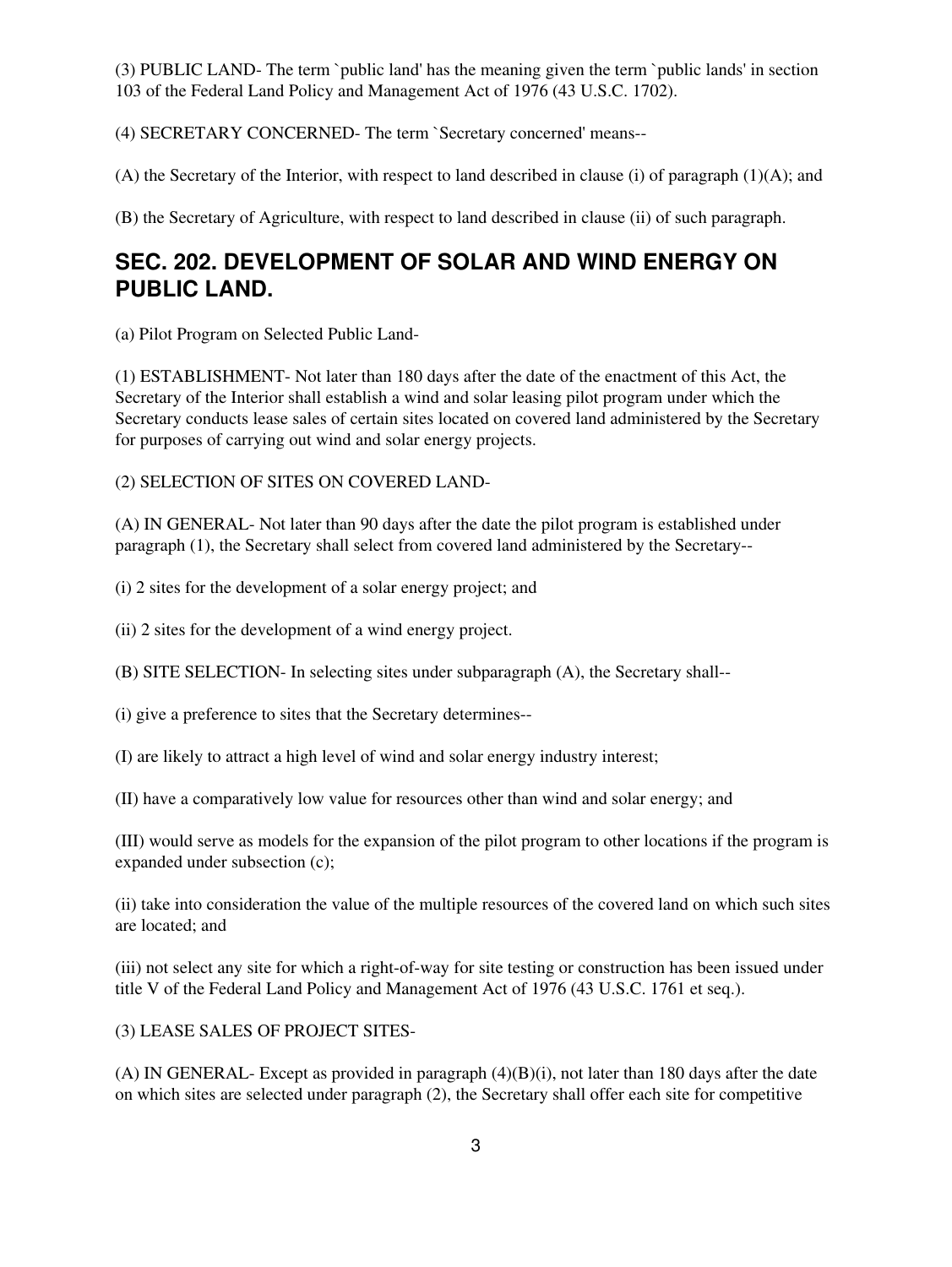leasing under such terms and conditions as the Secretary requires.

(B) BIDDING- Bidding on a site offered for lease under this subsection shall be--

(i) limited to one round;

(ii) open only to bidders who--

(I) submit a plan of development for such site together with the bid; and

(II) the Secretary determines are qualified under subparagraph (C)(ii); and

(iii) conducted using a bidding system selected by the Secretary, including--

(I) a cash bonus bids system requiring payment of the royalty established under this title;

(II) a variable royalty bids system based on a percentage of the gross proceeds from the sale of electricity produced from the site offered for lease, except that the royalty shall not be less than the royalty required under this title, together with a fixed cash bonus; or

(III) such other bidding system as ensures a fair return to the public consistent with the royalty established under this title.

(C) BIDDER QUALIFICATIONS- The Secretary shall--

(i) before conducting any lease sale under this subsection, establish qualification requirements for bidders on a site offered for lease that ensure that such bidders, with respect to wind or solar energy projects--

(I) are able to expeditiously develop such a project on the site;

(II) possess the financial resources necessary to complete such a project;

(III) possess knowledge of the technology needed to complete such a project;

(IV) meet the eligibility requirements for leasing under the first section of the Mineral Leasing Act (30 U.S.C. 181); and

(V) possess such other qualifications as the Secretary determines are necessary; and

(ii) using the requirements established under clause (i), determine whether a person is qualified to be a bidder on a site offered for lease under this subsection.

(D) CREDIT FOR BID PREPARATION EXPENDITURES- In the case of a site offered for lease under this subsection with respect to which more than one bid is submitted on the date of the lease sale of such site, the Secretary shall give credit to each person who submitted a bid with respect to such site for expenditures such person incurred in the preparation of such bid.

(E) FEES, CHARGES, AND COMMISSIONS- Section 304 of the Federal Land Policy and Management Act of 1976 (43 U.S.C. 1734) shall apply to a bid submitted under this subsection.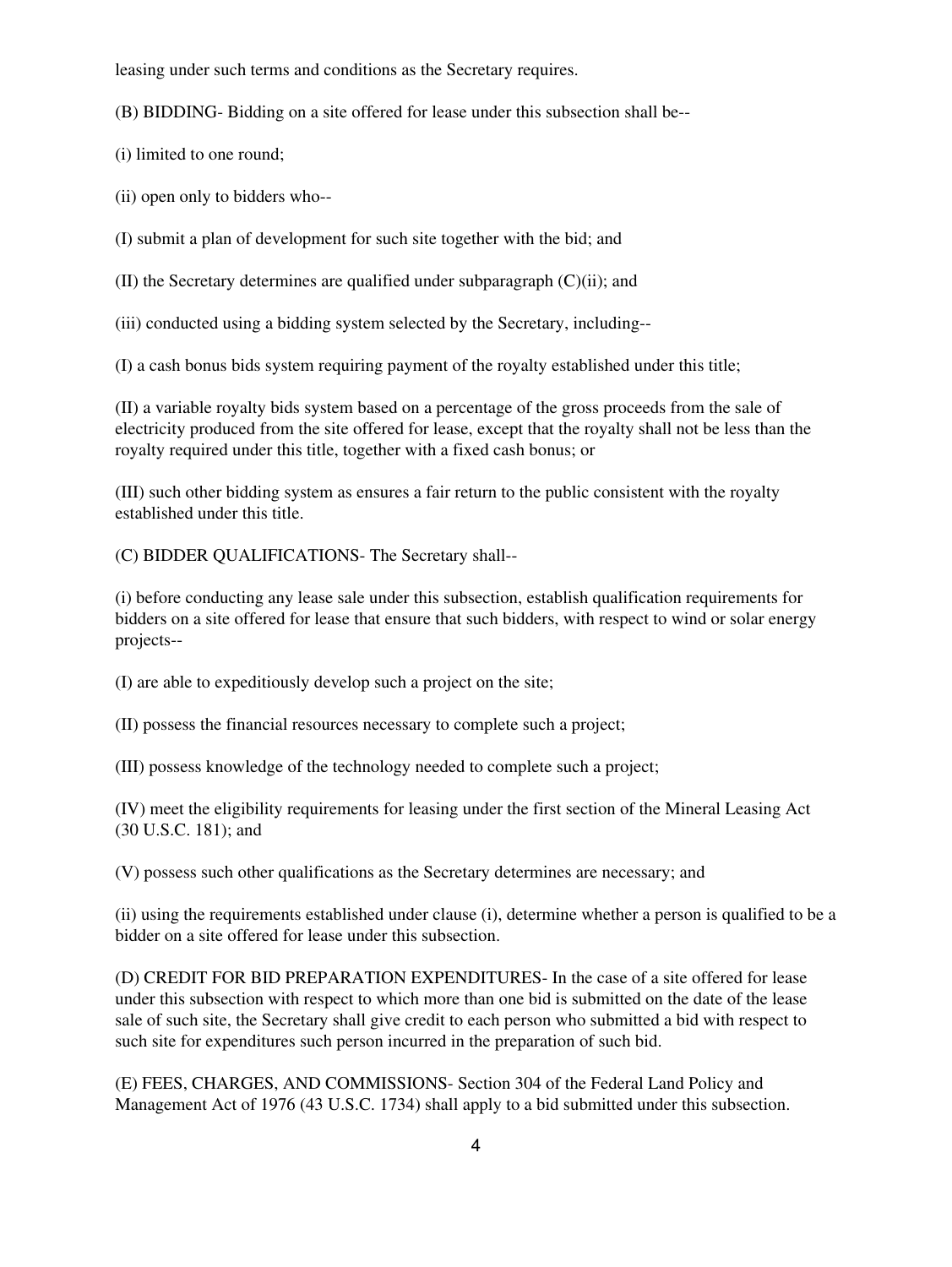## (4) LEASE TERMS-

(A) IN GENERAL- The Secretary may establish such lease terms and conditions, including the duration of the lease with respect to any site offered for lease under this subsection.

(B) SHORT-TERM LEASES FOR DATA COLLECTION- In carrying out this subsection, the Secretary shall--

(i) offer on a noncompetitive basis a short-term lease on not less than one site selected under paragraph (2) for purposes of data collection; and

(ii) upon the expiration of the short-term lease, offer on a competitive basis a long-term lease, giving credit toward the bonus bid submitted with respect to the long-term lease to the holder of the short-term lease for any qualified expenditures made by such holder to collect data or to develop the site during such short-term lease.

(5) REVENUES- Subject to section 203, the Secretary may collect bonus bids, royalties, fees, or other payments (except rental payments) with respect to sites offered for lease under this subsection.

(6) REPORT- Not later than 90 days after the date on which the Secretary conducts the final lease sale under this subsection, the Secretary shall submit to the Committee on Energy and Natural Resources of the Senate and the Committee on Natural Resources of the House of Representatives a report on the results of each lease sale conducted under this subsection, including--

(A) the level of competitive interest;

(B) a summary of bids and revenues received; and

(C) any other factors that may have impacted the lease sale.

### (7) OTHER LAWS-

(A) COMPLIANCE WITH LAND MANAGEMENT AND ENVIRONMENTAL LAWS- In offering sites for lease under this subsection, the Secretary shall comply with--

(i) all Federal laws applicable to public land or National Forest System land; and

(ii) Federal or State environmental laws or any other relevant laws.

(B) APPLICABILITY TO WIND AND SOLAR ENERGY PROJECTS UNDER OTHER FEDERAL LAWS- Nothing in this subsection shall be construed so as to prohibit the Secretary from issuing rights-of-way with respect to wind and solar energy projects in compliance with other Federal laws and regulations in effect on the date of the enactment of this Act.

### (8) ENFORCEMENT OF FEDERAL LAND POLICY MANAGEMENT-

(A) IN GENERAL- Sections 302(c) and 303 of the Federal Land Policy and Management Act of 1976 (43 U.S.C. 1732(c), 1733) shall apply to activities conducted on sites offered for lease under this subsection.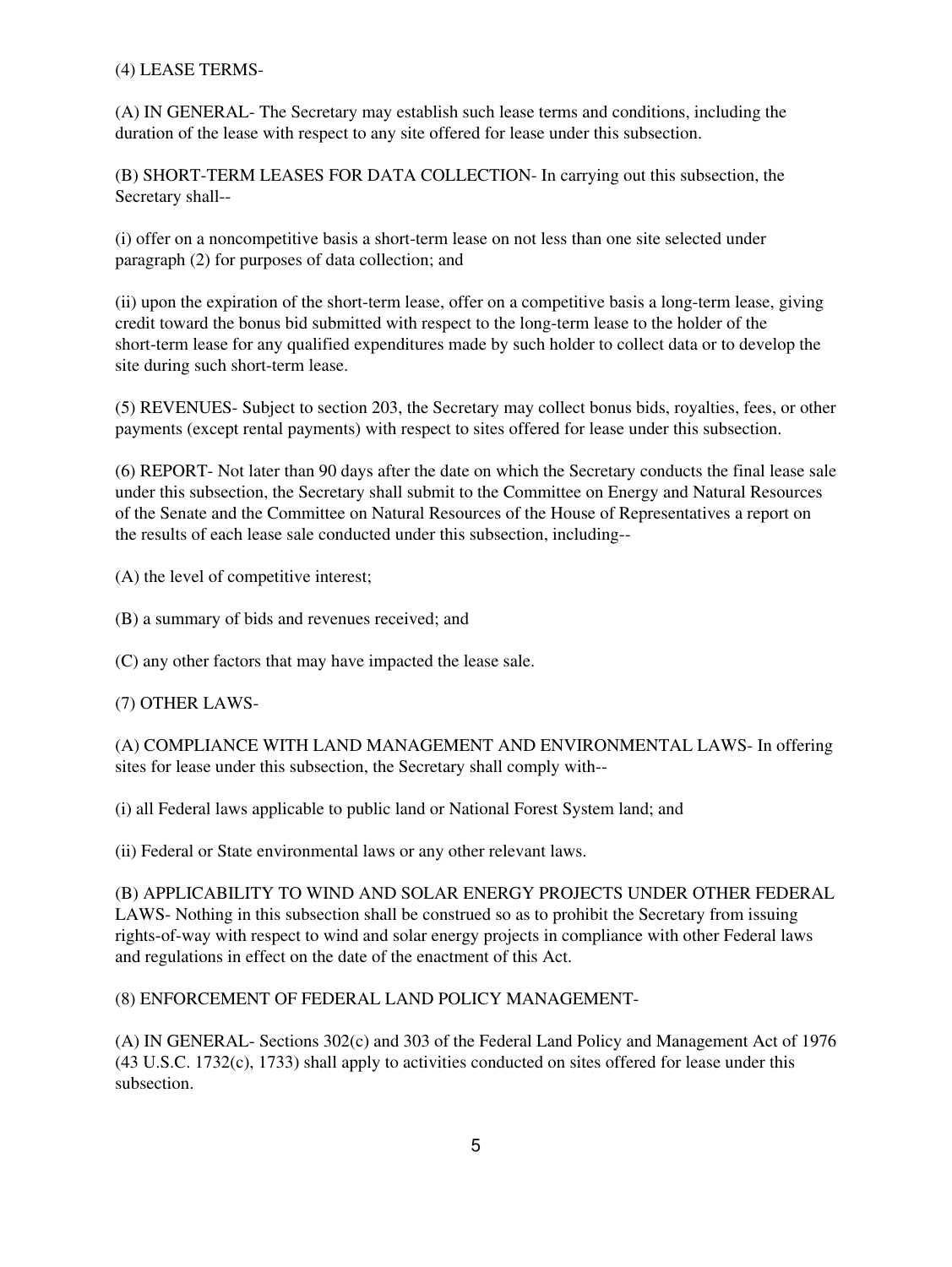(B) EFFECT ON ENFORCEMENT AUTHORITY UNDER OTHER FEDERAL LAW- Nothing in this subsection shall be construed so as to reduce or limit the enforcement authority vested in the Secretary of the Interior or the Attorney General on covered land under any other Federal law.

(b) Temporary Extension of Pilot Program- Until final regulations are issued under subsection (c)(4), the Secretary of the Interior shall continue to carry out the pilot program under subsection (a) on the sites offered for lease under such subsection. The Secretary may extend any lease issued for such sites under subsection (a) under the same terms and conditions applicable to such lease on the date of the lease sale as necessary until final regulations are issued under subsection (c)(4) with respect to such sites.

(c) Expansion of Pilot Program to All Covered Land-

(1) JOINT DETERMINATION REQUIRED- Not later than 5 years after the date of the enactment of this Act, the Secretary of the Interior and the Secretary of Agriculture shall jointly determine whether to expand the pilot program established under subsection (a) to apply to all covered land, including sites with respect to which leases were issued under subsection (a). In making such determination, the Secretary of the Interior and the Secretary of Agriculture shall--

(A) take into consideration the results of the pilot program;

(B) consult with--

(i) the heads of Federal agencies and relevant State agencies (including State fish and wildlife agencies);

- (ii) interested States, Indian tribes, and local governments;
- (iii) representatives of the solar and wind energy industries;
- (iv) representatives of the environment, conservation, and outdoor sporting communities; and
- (v) the public; and
- (C) consider whether such expansion--
- (i) provides an effective means of developing wind or solar energy; and
- (ii) is in the public interest.

(2) EXPANSION AUTHORIZED- The pilot program shall be expanded only if the Secretary of the Interior and the Secretary of Agriculture determined to expand the pilot program under paragraph (1).

(3) REPORT ON JOINT DETERMINATION- Not later than 60 days after making the determination under paragraph (1) to expand the pilot program, the Secretary of the Interior and the Secretary of Agriculture shall jointly submit to the Committee on Energy and Natural Resources of the Senate and the Committee on Natural Resources of the House of Representatives a report describing the basis and findings for the determination.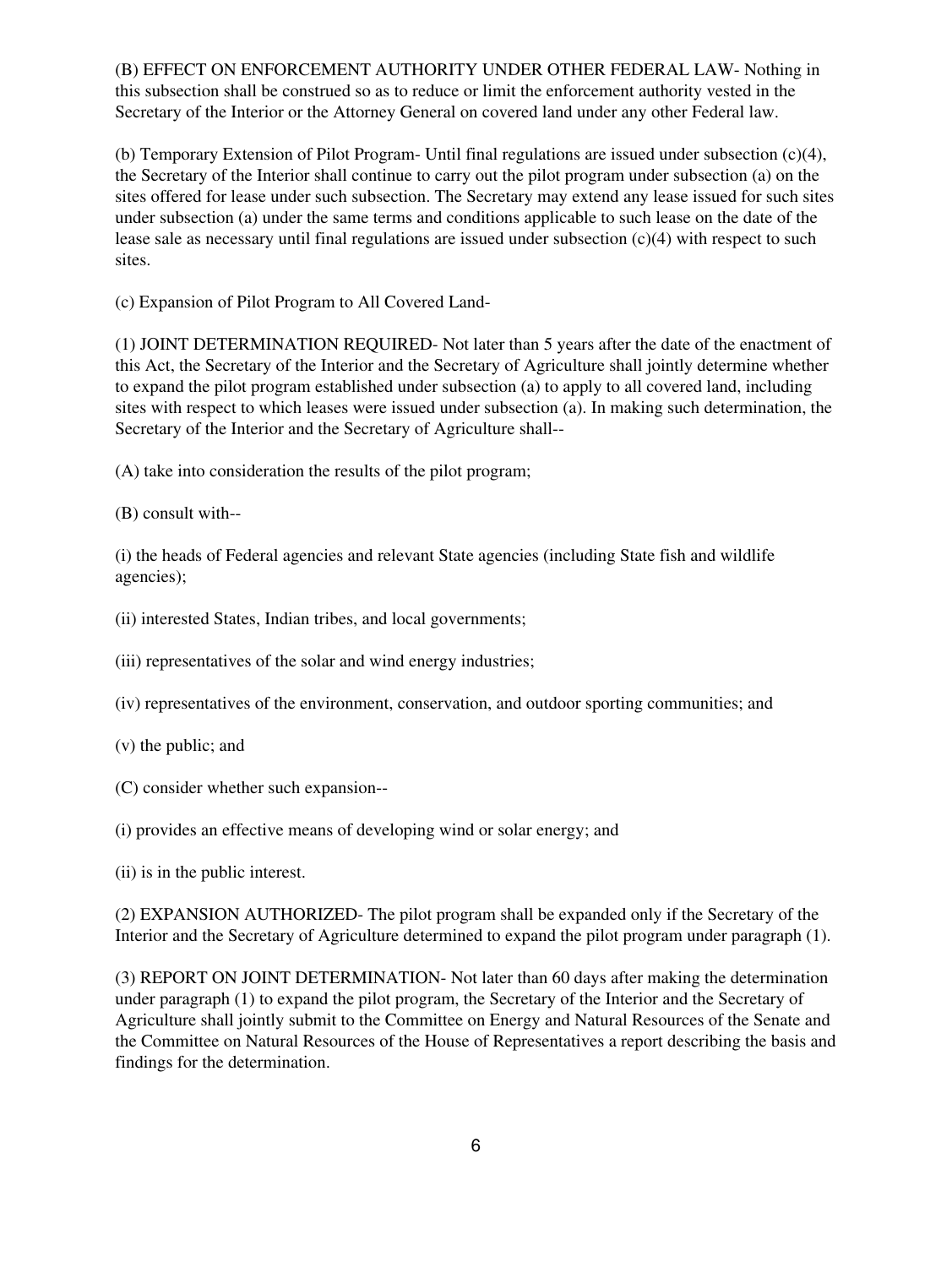(4) REGULATIONS TO IMPLEMENT EXPANSION- Not later than one year after making a determination to expand the pilot program under paragraph (1), the Secretary of the Interior and the Secretary of Agriculture shall jointly issue final regulations to implement such expansion on covered land.

(5) APPLICABILITY OF PROVISIONS OF PILOT PROGRAM TO EXPANDED PROGRAM-

(A) IN GENERAL- Except as provided in subparagraph (B), paragraphs (3), (7), and (8) of subsection (a) shall apply to covered land offered for lease under this subsection in the same manner as such paragraphs apply to sites offered for lease under subsection (a), except that such paragraphs shall apply as if the terms `Secretary of the Interior' and `Secretary' read `Secretary concerned'.

(B) COMPETITIVE LEASING NOT REQUIRED UNDER CERTAIN CIRCUMSTANCES- The requirement under subsection (a)(3) that a lease be sold on a competitive basis shall not apply to a lease issued under this subsection if the Secretary concerned determines that--

(i) no competitive interest exists for the covered land offered for lease;

(ii) the public interest would not be served by the competitive issuance of a lease with respect to such covered land; or

(iii) the lease is for a purpose described in paragraph  $(7)(A)(ii)$ .

(6) PAYMENTS-

(A) IN GENERAL- Subject to section 203, the Secretary of the Interior and the Secretary of Agriculture shall jointly establish fees, bonuses, or other payments (except rental payments) to ensure a fair return to the United States for any lease issued under this subsection.

(B) BONUS BIDS- The Secretary concerned may grant credit toward any bonus bid for a qualified expenditure by the holder of a lease described in paragraph  $(7)(A)(ii)$  in any competitive lease sale held for a long-term lease of the covered land that is the subject of the lease described in such paragraph.

(C) READJUSTMENT-

(i) IN GENERAL- Royalties and other terms and conditions of a lease issued under this subsection shall be subject to readjustment--

(I) on the date that is 15 years after the date on which the lease is issued; and

(II) every 10 years thereafter.

(ii) INDEXING- Effective on the first day of the first month beginning after the date of enactment of this Act and each year thereafter, the amount of royalties or other terms and conditions subject to readjustment under clause (i) shall be adjusted to reflect changes for the 12-month period ending on the most recent date for which data are available in the Consumer Price Index for All Urban Consumers published by the Bureau of Labor Statistics of the Department of Labor.

(7) LEASE DURATION, ADMINISTRATION, AND READJUSTMENT-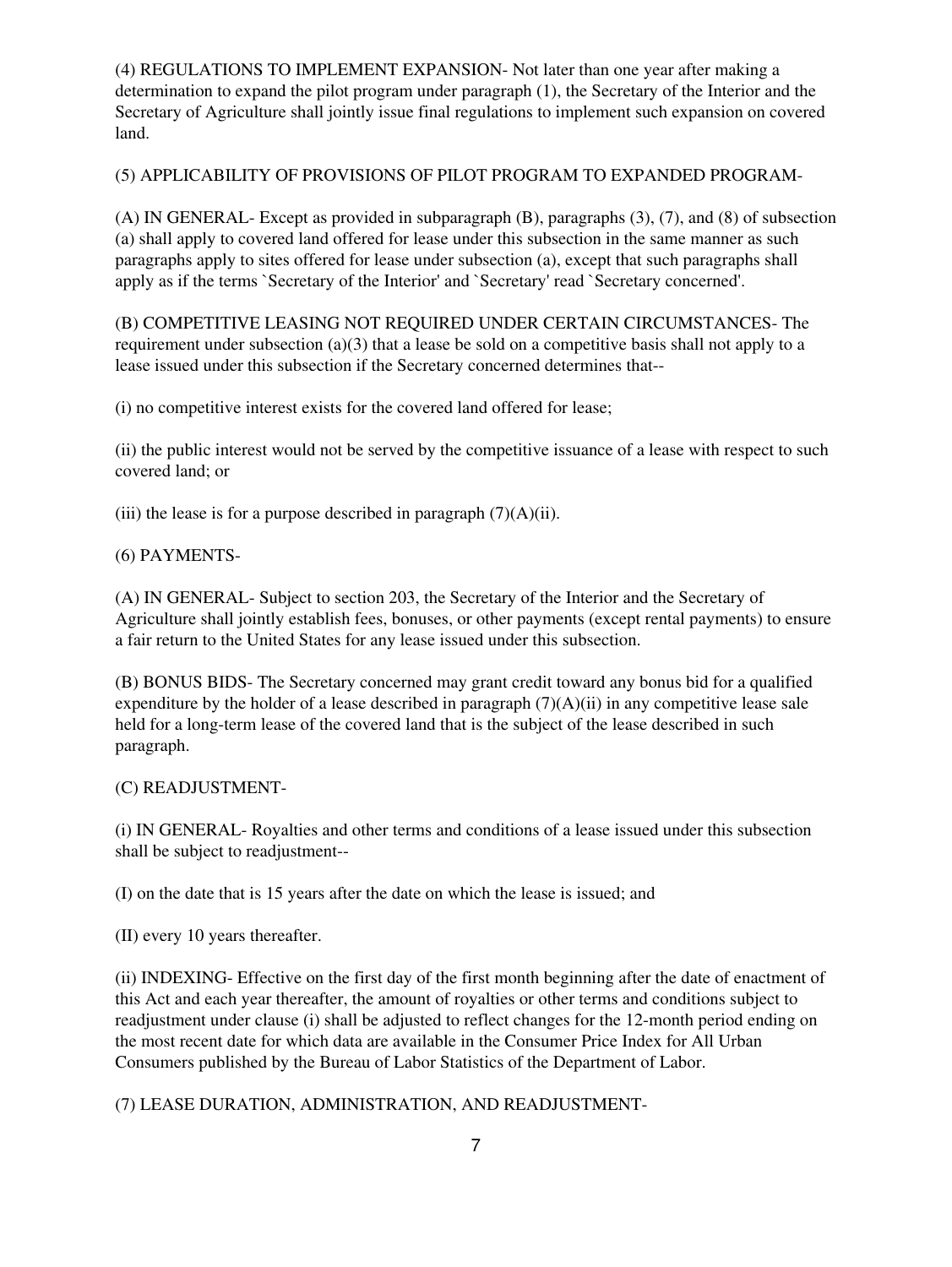### (A) DURATION-

(i) IN GENERAL- Except as provided in clause (ii), a lease issued under this subsection shall be for--

(I) an initial term of 25 years; and

(II) any additional period after the initial 25-year term during which electricity is being produced annually in commercial quantities from the lease.

(ii) DATA COLLECTION LEASES- In the case of a lease issued under this subsection for the placement and operation of a meteorological or data collection facility or for the development or demonstration of a new wind or solar technology, such lease shall have a term of not more than 5 years.

(B) ADMINISTRATION- The Secretary of the Interior and the Secretary of Agriculture shall jointly establish terms and conditions for the issuance, transfer, renewal, suspension, and cancellation of a lease issued under this subsection.

(C) READJUSTMENT PROVISION REQUIRED- Each lease issued under this subsection shall provide for readjustment in accordance with subparagraph (A).

(8) SURFACE-DISTURBING ACTIVITIES- The Secretary of the Interior and the Secretary of Agriculture shall jointly issue regulations regarding surface-disturbing activities conducted under any lease issued under this subsection, including any reclamation and other actions necessary for the conservation of surface resources.

(9) SECURITY-

(A) IN GENERAL- The Secretary concerned shall require that the holder of a lease issued under this subsection--

(i) furnish a surety bond or other form of security, as prescribed by the Secretary;

(ii) provide for the reclamation and restoration of the covered land that is the subject of the lease; and

(iii) comply with such other requirements as the Secretary considers necessary to protect the interests of the public and the United States.

(B) PERIODIC REVIEW- Not less frequently than once every 5 years, the Secretary concerned shall conduct a review of the adequacy of the surety bond or other form of security provided by the holder of a lease issued under this subsection.

## **SEC. 203. ROYALTIES.**

(a) In General- The Secretary concerned shall require as a term and condition of any lease issued under section 202, the payment of a royalty. The Secretary of the Interior and the Secretary of Agriculture shall establish such royalty pursuant to a joint rulemaking that shall be a percentage of the gross proceeds from the sale of electricity produced on covered land that is the subject of such lease at a rate that--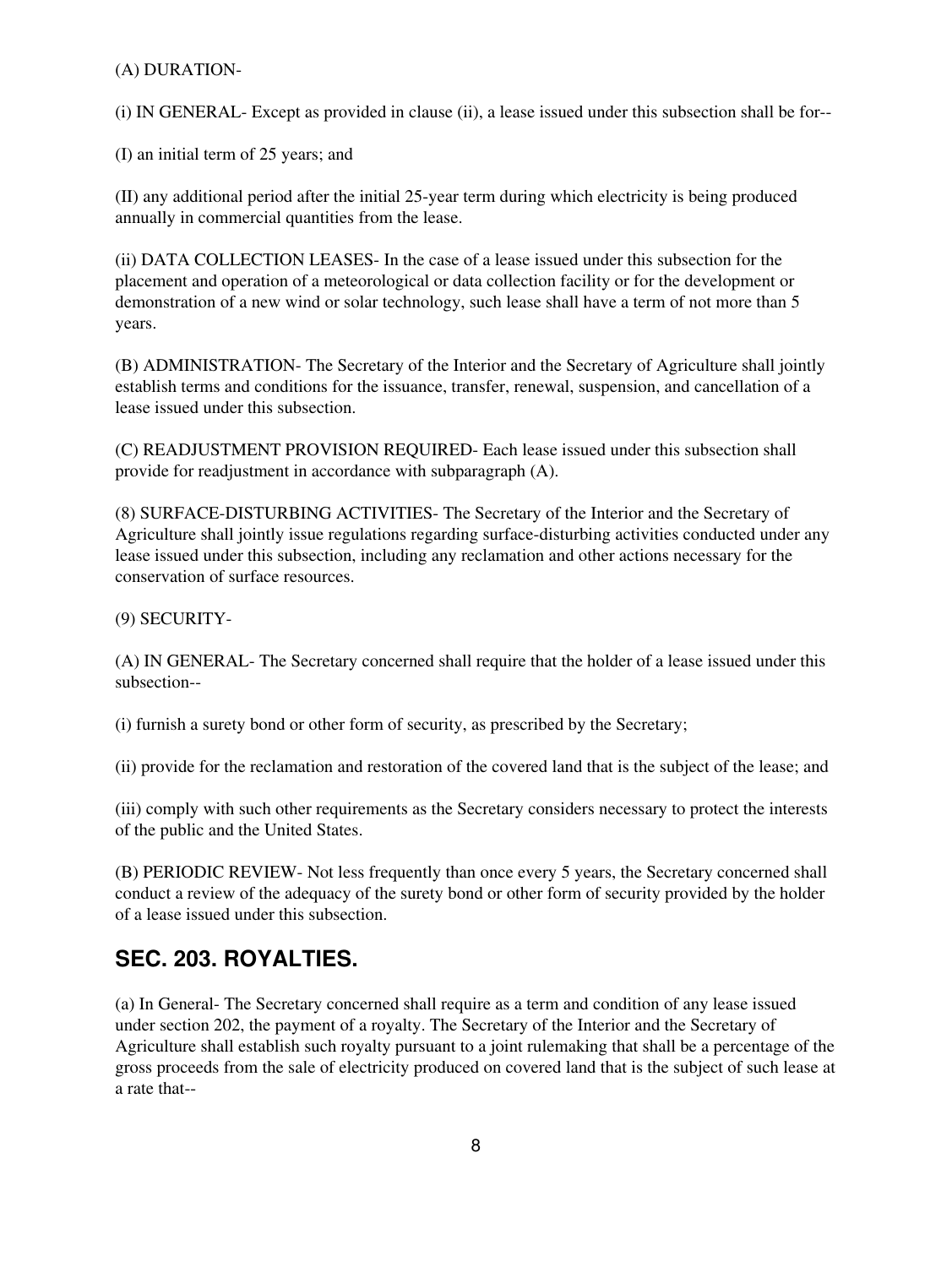(1) encourages production of solar or wind energy;

(2) ensures a fair return to the public comparable to the return that would be obtained on State or private land; and

(3) encourages the maximum energy generation while disturbing the least quantity of covered land and other natural resources, including water.

(b) Consideration- In establishing the royalty under subsection (a), the Secretary of the Interior and the Secretary of Agriculture shall consider the relative capacity factors of wind and solar energy projects.

(c) Exclusive Payment on Sale of Electricity- The royalty under subsection (a) shall be the only rent, royalty, or similar payment to the Federal Government required with respect to the sale of electricity produced under a lease issued under section 202.

(d) Royalty Relief- The Secretary concerned may reduce the royalty rate established under subsection (a) if the holder of a lease issued under this title shows by clear and convincing evidence that--

(1) collection of the full royalty would unreasonably burden energy generation on covered land that is the subject of the lease; and

(2) the royalty reduction is in the public interest.

(e) Enforcement-

(1) AUDITING SYSTEM- The Secretary of the Interior and the Secretary of Agriculture shall jointly establish a comprehensive inspection, collection, fiscal, and production accounting and auditing system--

(A) to accurately determine royalties, interest, fines, penalties, fees, deposits, and other payments owed under this title; and

(B) to collect and account for the payments in a timely manner.

(2) APPLICABILITY OF FEDERAL OIL AND ROYALTY MANAGEMENT ACT- The provisions of the Federal Oil and Gas Royalty Management Act of 1982 (30 U.S.C. 1701 et seq.) (including the civil and criminal enforcement provisions of such Act) shall apply to leases issued under this title with respect to wind and solar energy projects in the same manner as such provisions apply to oil and gas leases.

(f) Report on Royalties- Not later than 5 years after the date of enactment of this Act and every 5 years thereafter, the Secretary of the Interior, in consultation with the Secretary of Agriculture, shall submit to the Committee on Energy and Natural Resources of the Senate and the Committee on Natural Resources of the House of Representatives a report consisting of a review of the collections and impacts of the royalties and fees collected under this title, including--

(1) the total revenues received (by category) on an annual basis as royalties from wind, solar, and geothermal development and production (specified by energy source) on covered land;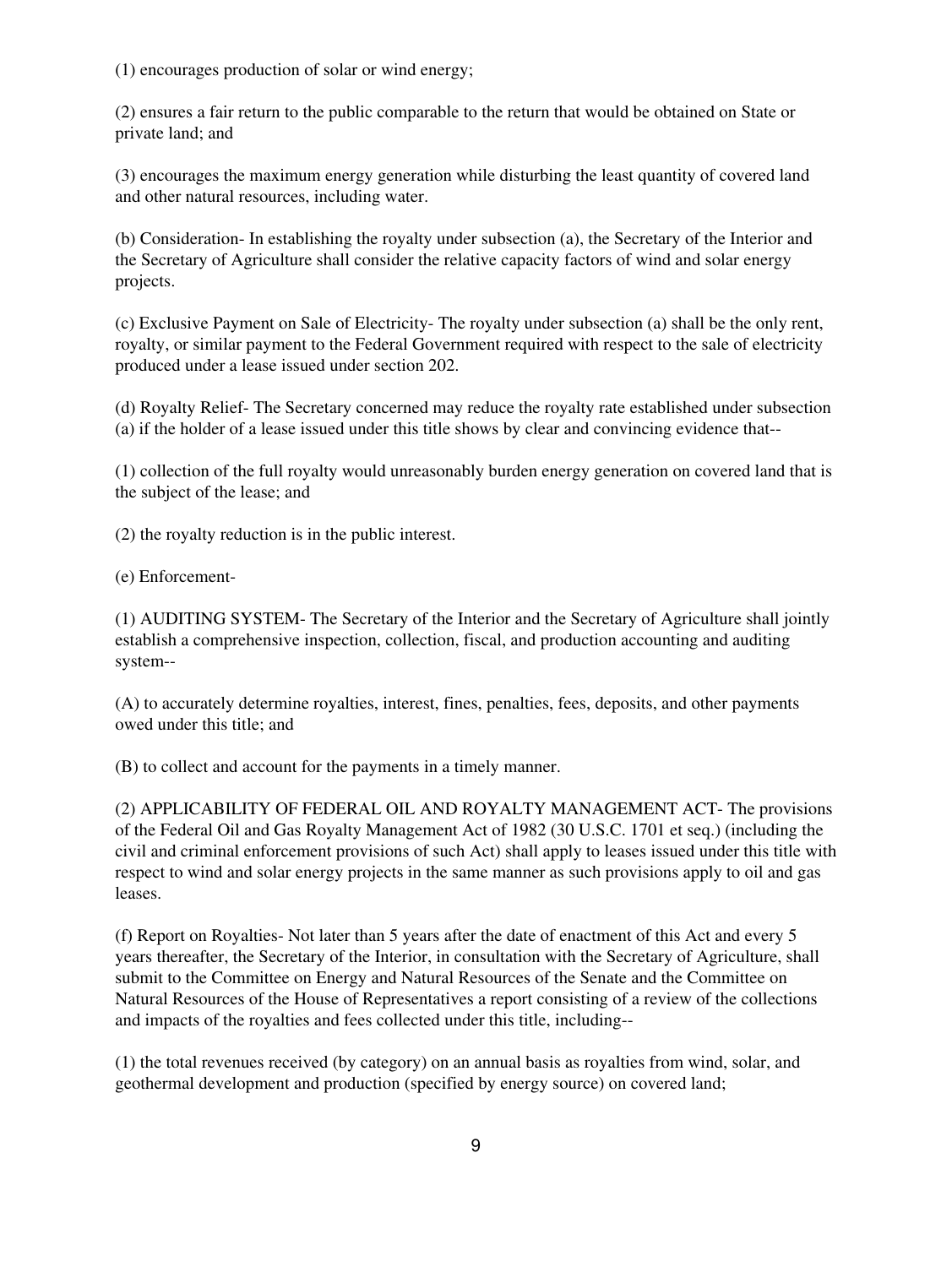(2) whether the revenues received for the development of wind, solar, and geothermal development are comparable to the revenues received for similar development on State or private land;

(3) any impact on the development of wind, solar, and geothermal development and production on covered land as a result of the royalties; and

(4) any recommendations with respect to changes in Federal law (including regulations) relating to the amount or method of collection (including auditing, compliance, and enforcement) of the royalties.

(g) Regulations- Not later than one year after the date of the enactment of this Act, the Secretary of the Interior and the Secretary of Agriculture shall jointly issue final regulations to carry out this section.

# **SEC. 204. DISPOSITION OF ROYALTY REVENUE.**

(a) Allocation of Revenue- Effective beginning on the date of the enactment of this Act, all amounts collected by the Secretary concerned as royalties or bonuses under subsection (a)(5) or (c)(6) of section 202, shall be distributed as follows:

(1) Twenty-five percent shall be paid by the Secretary of the Treasury to States within the boundaries of which the royalties or bonuses are derived, to be allocated among such States based on the percentage of covered land from which such royalties or bonuses are derived in each State.

(2) Twenty-five percent shall be paid by the Secretary of the Treasury to the counties within the boundaries of which the royalties or bonuses are derived, to be allocated among such counties based on the percentage of covered land from which such royalties or bonuses are derived in each county.

(3) Twenty-five percent shall be deposited in the Fund (established by subsection (b)).

(4) For the period that begins on the date of the enactment of this Act and ending on the date that is 15 years after the date of the enactment of this Act, 15 percent shall be paid by the Secretary of the Treasury directly to the State offices of the Bureau of Land Management in States within the boundaries of which the royalties or bonuses are derived for purposes of reducing the number of renewable energy permits that have not been processed before the date of the enactment of this Act, to be allocated among such State offices based on the percentage of covered land from which the royalties or bonuses are derived in each State.

(5) The remainder shall be deposited into the general fund of the Treasury for purposes of reducing the annual Federal budget deficit.

(b) Renewable Energy Resource Conservation Fund-

(1) ESTABLISHMENT- There is established in the Treasury of the United States a Renewable Energy Resource Conservation Fund to be administered by the Secretary of the Interior.

(2) USE OF FUNDS- The Secretary shall use amounts in the Fund to make payments to State agencies, Federal agencies, or other interested persons for use for--

(A) mitigating the impacts of renewable energy on Federal land, including--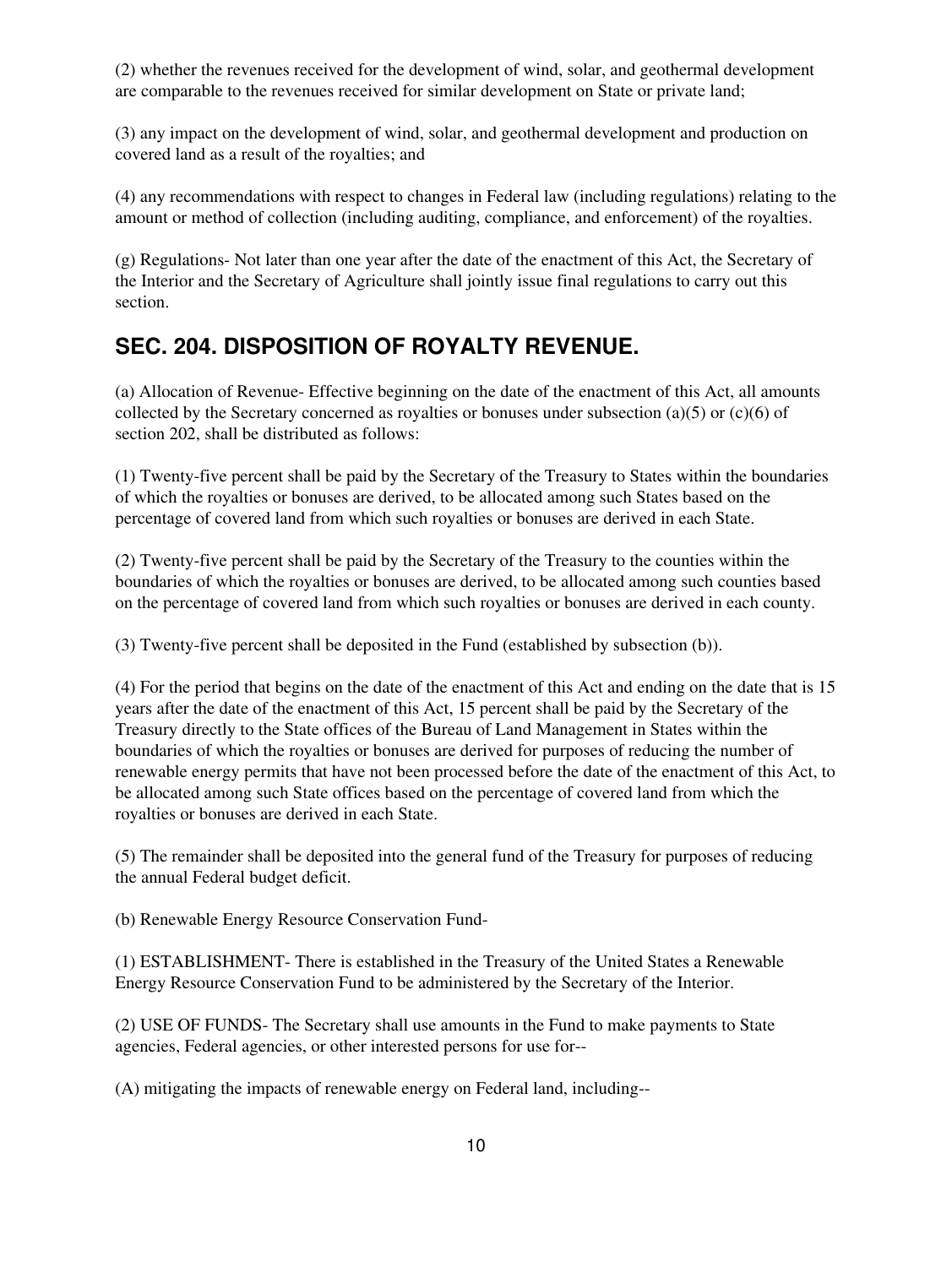(i) protecting fish and wildlife corridors and other sensitive land; and

(ii) restoring fish and wildlife habitat; and

(B) carrying out any activity authorized under Public Law 88-578 (16 U.S.C. 460l-4 et seq.) in the State, except for the acquisition of land, water, or interests therein within such State.

(3) AVAILABILITY OF AMOUNTS- Amounts in the Fund shall be available for expenditure, in accordance with this subsection, without further appropriation and without fiscal year limitation.

(4) INVESTMENT OF FUND-

(A) IN GENERAL- Any amounts deposited in the Fund shall earn interest in an amount determined by the Secretary of the Treasury on the basis of the current average market yield on outstanding marketable obligations of the United States of comparable maturities.

(B) USE- Any interest earned under subparagraph (A) may be expended in accordance with this subsection.

(c) Allocation for Permitting After Expiration of 15-Year Period-

(1) CERTIFICATION BY SECRETARY- At the end of the 15-year period described in subsection (a)(4), the Secretary shall certify whether the State offices referred to in such subsection have adequately reduced the renewable energy permitting backlog referred to in such subsection.

(2) ALLOCATION AFTER CERTIFICATION- If the Secretary certifies under paragraph (1) that--

(A) the State offices referred to in such paragraph have not adequately reduced the backlog referred to in such paragraph--

(i) the 15-year period described in subsection  $(a)(4)$  shall be extended by an additional 15-year period; and

(ii) payments shall continue to be made during that period as described in such subsection; or

(B) the State offices referred to in such paragraph have adequately reduced such backlog--

(i) two-thirds of the amount otherwise required to be paid under subsection (a)(4) shall be added to the amount deposited in the Fund established under subsection (b); and

(ii) one-third of such amount shall be deposited into the general fund of the Treasury for purposes of reducing the annual Federal budget deficit.

(d) Payments to States and Counties- Amounts paid to States and counties under subsection (a) shall be used in a manner that is consistent with section 35 of the Mineral Leasing Act (30 U.S.C. 191).

# **SEC. 205. STUDY AND REPORT ON MITIGATION BANKING.**

(a) Study-